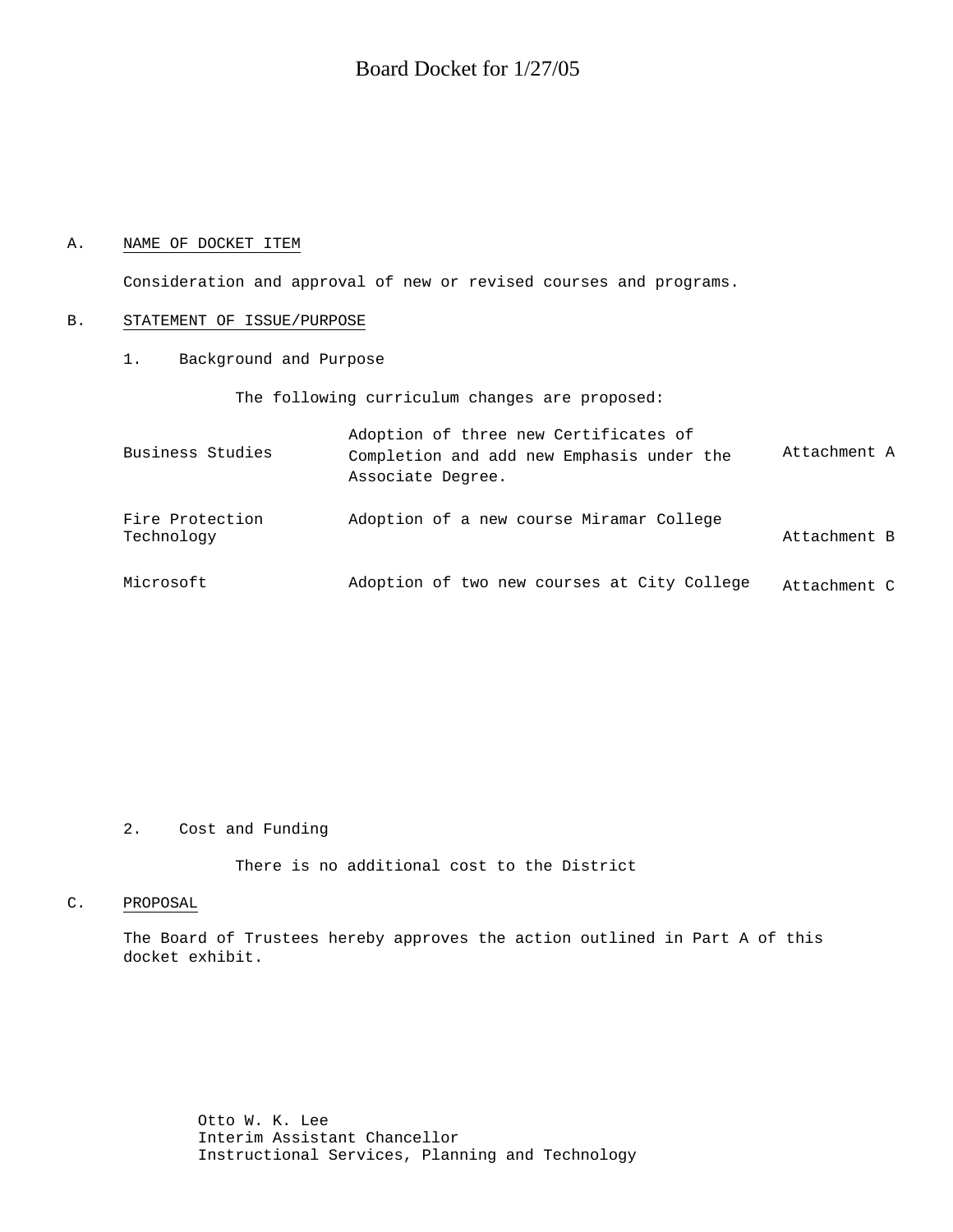# **ACTION**

Adoption of three new Certificates of Completion and add new Emphasis under the Associate Degree as listed for City College.

#### **Certificate of Completion: Retail Management Advanced Courses\***

This Certificate of Completion incorporates the advance courses for the Western Association of Food Chains (WAFC) Retail Management Certificate of achievement. Included are team building and retailing skills.

| <b>Courses:</b>                         | <b>Units</b> |
|-----------------------------------------|--------------|
| BUSE 150, Human Relations in Business 3 |              |
| MARK 100, Principles of Marketing  3    |              |
| SUPR 170, Supervisor/Employee           |              |
|                                         |              |
| Total Units $= 9$                       |              |

\*This is a department award in recognition of information on the transcript and does not imply meeting a graduation requirement.

#### **Certificate of Completion: Retail Management Foundation Courses\***

This Certificate of Completion incorporates the foundation courses for The Western Association of Food Chains (WAFC) Retail Management Certificate of Achievement. Included are written and oral communication skills, basic business math and computer competencies.

| <b>Courses:</b>                               | <b>Units</b> |
|-----------------------------------------------|--------------|
| BUSE 119, Business Communications 3           |              |
| BUSE 101, Business Mathematics  3             |              |
| CISC 181, Principles of Information Systems 4 |              |
|                                               |              |
| Total Units $= 13$                            |              |

\*This is a department award in recognition of information on the transcript and does not imply meeting a graduation requirement.

# **Certificate of Completion: Retail Management Intermediate Courses\***

This Certificate of Completion incorporates the intermediate courses for the Western Association of Food Chains (WAFC) Retail Management Certificate of Achievement. Included are accounting, marketing, and supervision skills.

| <b>Courses:</b>                    | <b>Units</b> |
|------------------------------------|--------------|
|                                    |              |
| MARK 100, Principles of Marketing3 |              |

SUPR 101, Introduction to Supervision ......... 3 SUPR 115, Management and Organization for

Supervisors .............................................. 3 **Total Units = 13**

\*This is a department award in recognition of information on the transcript and does not imply meeting a graduation requirement.

#### **Associate in Science Degree: Business Studies**

#### **Retail Management Emphasis**

The Western Association of Food Chains (WAFC) Retail Management Associate in Science Degree coursework incorporates both educational knowledge and technical skills. and is structured to lead students to competence in several areas. This degree provides a strong foundation for students intending to pursue communications, liberal arts, and other areas where general management competencies are important.

| <b>Courses Required for the Major Units</b><br>(note: some classes may be required |
|------------------------------------------------------------------------------------|
| in more than one certificate or core):                                             |
| Business Studies Core Curriculum 16                                                |
| Certificate of Completion, Retail Management                                       |
|                                                                                    |
| Certificate of Completion, Retail Management                                       |
|                                                                                    |
| Certificate of Completion, Retail Management                                       |
|                                                                                    |
| Total Units $= 51$                                                                 |

Additional general education and graduation requirements for the associate degree are listed in the Academic Requirements section of the catalog. Students interested in careers as professional accountants should select the Business Studies San Diego State University Transfer Option. The associate degree requires a minimum of 60 units.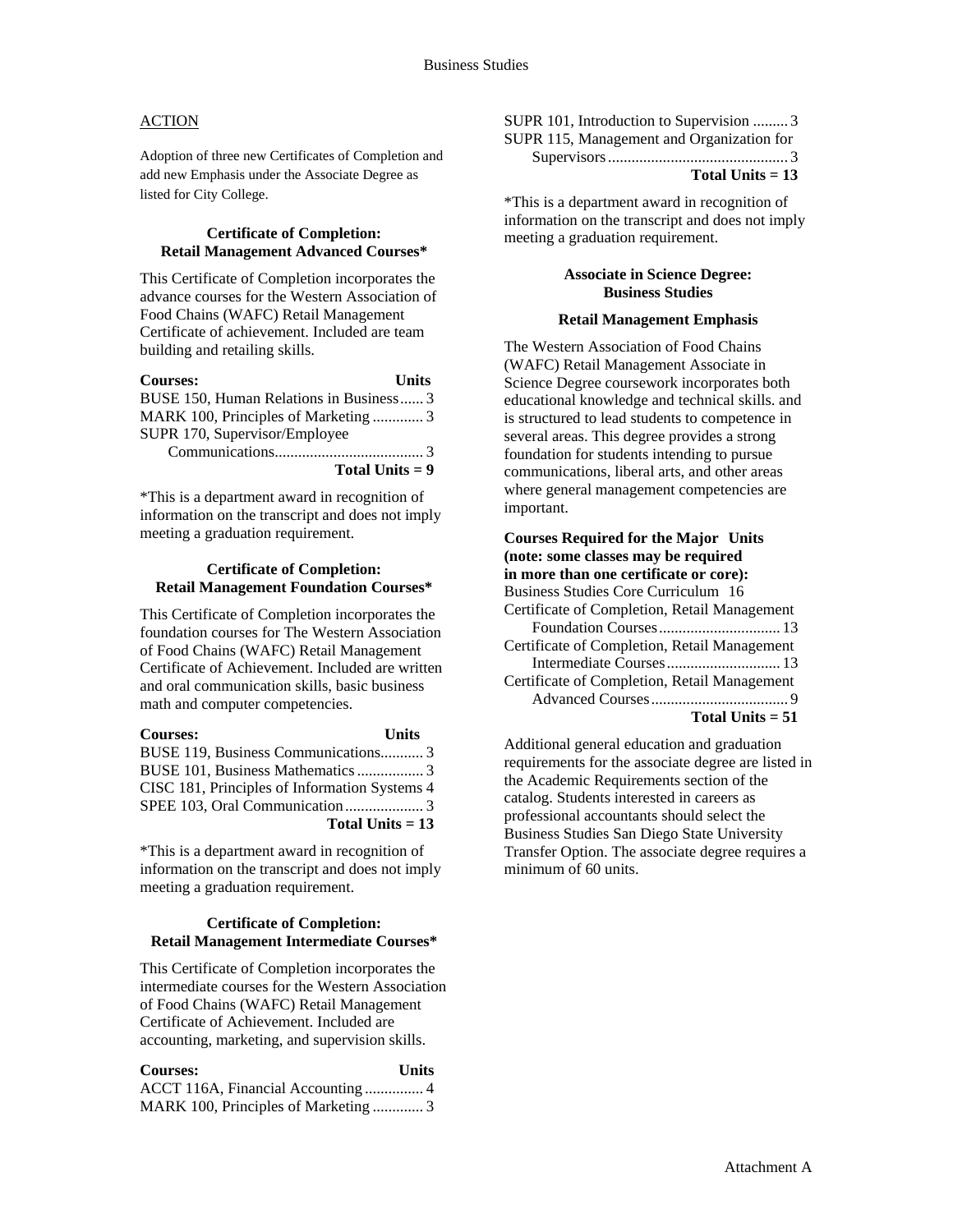# PROGRAM REVIEW

Pursuant to Section 78016 of the Education Code, following is a program review summary:

| A Labor Market <sup>1</sup> :   | It is estimated that 3,037 persons are employed in San Diego County<br>in Fire Protection Technology related jobs. Approximately 13 jobs<br>are expected in the county between 2004 and 2006. |
|---------------------------------|-----------------------------------------------------------------------------------------------------------------------------------------------------------------------------------------------|
| B. Duplication <sup>2</sup> :   | Fire Technology/Basic Fire Academy is offered at Imperial Valley,<br>Miramar, Palomar, and Southwestern Colleges.                                                                             |
| C. Effectiveness <sup>3</sup> : | District college enrollment is estimated at 2,216 students.                                                                                                                                   |

<sup>1</sup> Information was obtained from California Employment Development Department Table 2, San Diego County TOP Projections, 1999-2006.

 $2$  Information was obtained by the San Diego and Imperial Counties Community Colleges Association (SDICCCA).

<sup>3</sup> Information was obtained from the Vocational Education Data Systems (VEDS) Report, 2001-02.

# ACTION

Adoption of new course at Miramar.

Proposed new course:

## **361 Current Issues and Skills Maintenance for Professional Firefighters 8 to 40 hours lecture (total), 8 to 40 hours lab (total), .50 - 2.50 units Grade Only**

Prerequisite: FIPT 380F or FIPT 381F, each with a grade of "C" or better, or equivalent. This course assesses, updates, and improves the knowledge, skills, and abilities of individual fire fighters and fire crews. It meets the requirements of the International Fire Service Training Association, Occupational Safety and Health Association, California Title 22, California State Fire Marshall, and San Diego Fire Department Training Division. Subjects include recent legislation and legal updates; technical subjects addressing social issues and skill proficiency training in fireground and rescue operations; emergency vehicle operations; hazardous materials training; and the Incident Command System.

(FT) Not Applicable to Associate Degree, Occupational/Vocational basic skills.